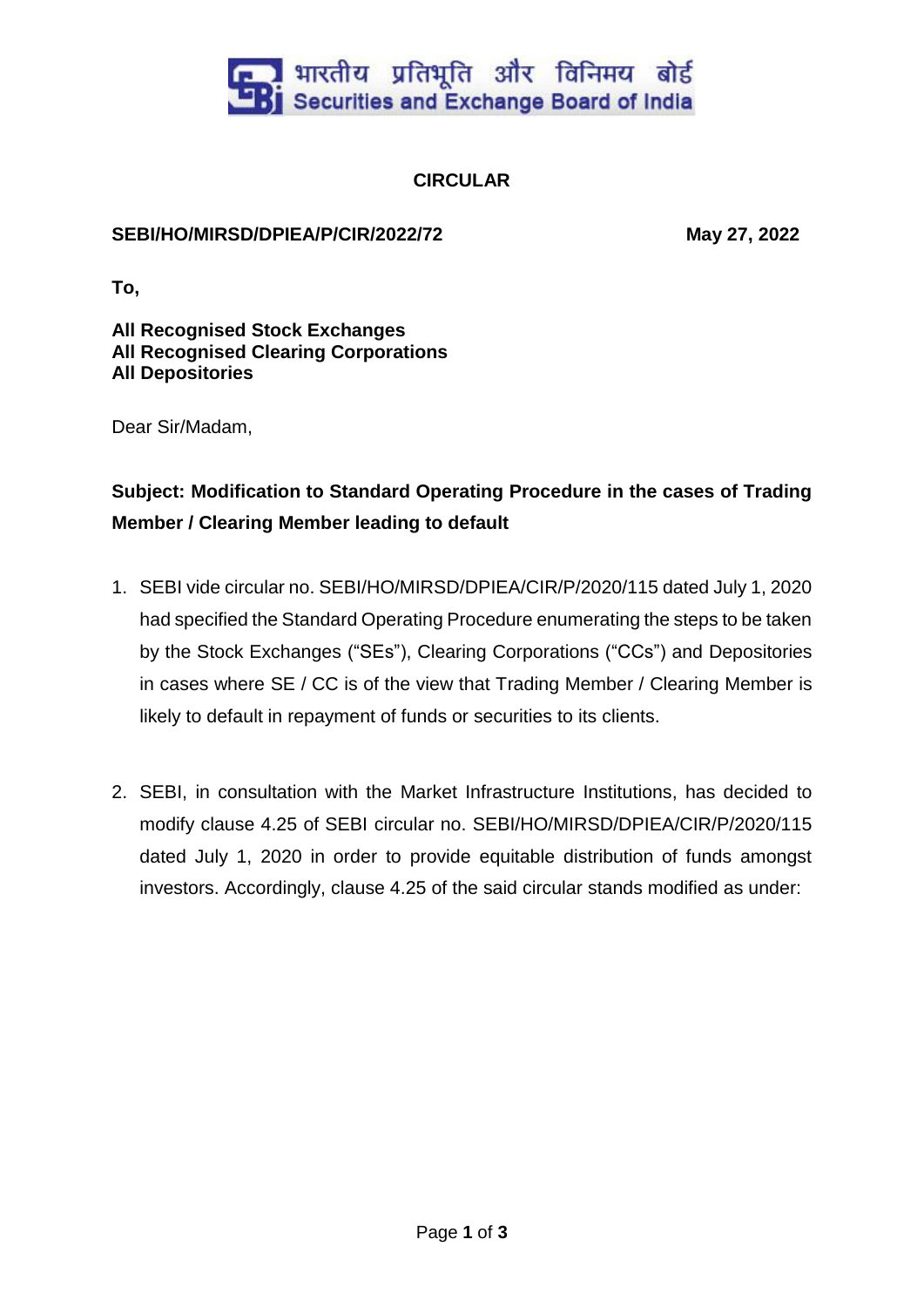## **External strategy of the Securities and Exchange Board of India**

| Sr. No. | <b>Action</b>                                                                                                 | <b>Timeline</b>                |      |
|---------|---------------------------------------------------------------------------------------------------------------|--------------------------------|------|
| 4.25    | ISE / SEs / CCs shall endeavour to settle the claims of                                                       | Within                         | 30   |
|         | maximum number of clients by way of interim                                                                   | trading                        | days |
|         | measures, under their supervision prior to issuing                                                            | from                           |      |
|         | show cause notice (SCN) for declaring the TM a                                                                | crystallization<br>of balances |      |
|         | defaulter. The TM shall be instructed to pay small                                                            |                                |      |
|         | investors out of available funds and own resources                                                            |                                |      |
|         | (movable and immovable) under the supervision of the                                                          |                                |      |
|         | ISE/SEs.                                                                                                      |                                |      |
|         |                                                                                                               |                                |      |
|         | Further, the unencumbered deposits available with the                                                         |                                |      |
|         | SEs/ CCs, after adjusting for any dues of the SE / CC                                                         |                                |      |
|         | and maintaining the minimum BMC, shall also be                                                                |                                |      |
|         | utilised for settling the credit balance of investors<br>starting from the smallest amount. Such amount shall |                                |      |
|         | be paid in full to all such investors having credit                                                           |                                |      |
|         | balance up to the amount of Rs. 25,00,000/- (Rupees                                                           |                                |      |
|         | twenty five lakh), subject to availability of funds.                                                          |                                |      |
|         | Further, investors having credit balance of more than                                                         |                                |      |
|         | Rs. 25,00,000/- (Rupees twenty five lakh) shall be paid                                                       |                                |      |
|         | on pro-rata basis from the remaining funds.                                                                   |                                |      |
|         |                                                                                                               |                                |      |
|         | Also, any surplus available with any SEs / CCs shall                                                          |                                |      |
|         | be utilised for settling the credit balances of clients with                                                  |                                |      |
|         | respect to other SEs. BGs of the TM shall be invoked                                                          |                                |      |
|         | and also the FDRs shall be encashed for utilisation.                                                          |                                |      |
|         | SEs / CC may settle such clients in tranches. For this                                                        |                                |      |
|         | purpose, the balances of client will be netted across                                                         |                                |      |
|         | exchanges to arrive at the final credit balance due to                                                        |                                |      |
|         | such client.                                                                                                  |                                |      |
|         | The TM shall furnish the proof of payment to the                                                              |                                |      |
|         | clients, to the SEs.                                                                                          |                                |      |
|         |                                                                                                               |                                |      |
|         | In this regard, the related parties of the TM shall not be                                                    |                                |      |
|         | considered for settlement, for which the TM shall                                                             |                                |      |
|         | provide an undertaking to the SEs/ CC. TM shall                                                               |                                |      |
|         | provide indemnity to the SEs to make available the                                                            |                                |      |
|         | funds to meet any shortfall in meeting investor's claim                                                       |                                |      |
|         | (other than those who have withdrawn their claim).                                                            |                                |      |
|         | Clients withdrawing their claim will have to submit                                                           |                                |      |
|         | unconditional withdrawal letter to the SEs.                                                                   |                                |      |